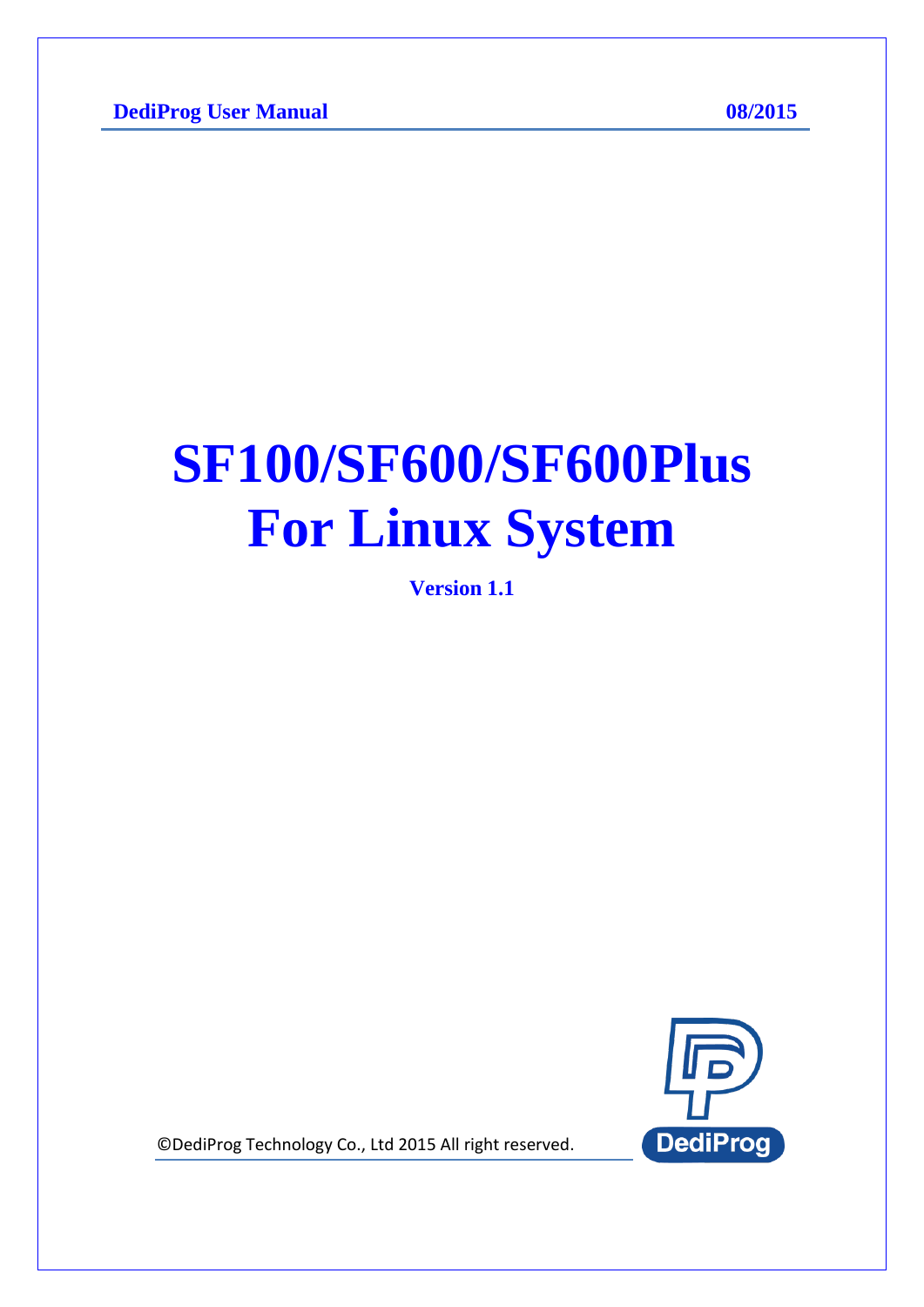

**SF100/SF600/SF600Plus for Linux System User Manual**

### **Table of contents**:

| 4.3 Optional Switches that add fine-tune ability to Basic Switches: 5 |  |
|-----------------------------------------------------------------------|--|
|                                                                       |  |
|                                                                       |  |

#### **Important notice:**

This document is provided as a guide line and must not be disclosed without consent of DediProg. However, no responsibility is assumed for errors that might appear.

DediProg reserves the right to make any changes to the product and/or the specification at any time without notice. No part of this document may be copied or reproduced in any form or by any means without prior written consent of DediProg.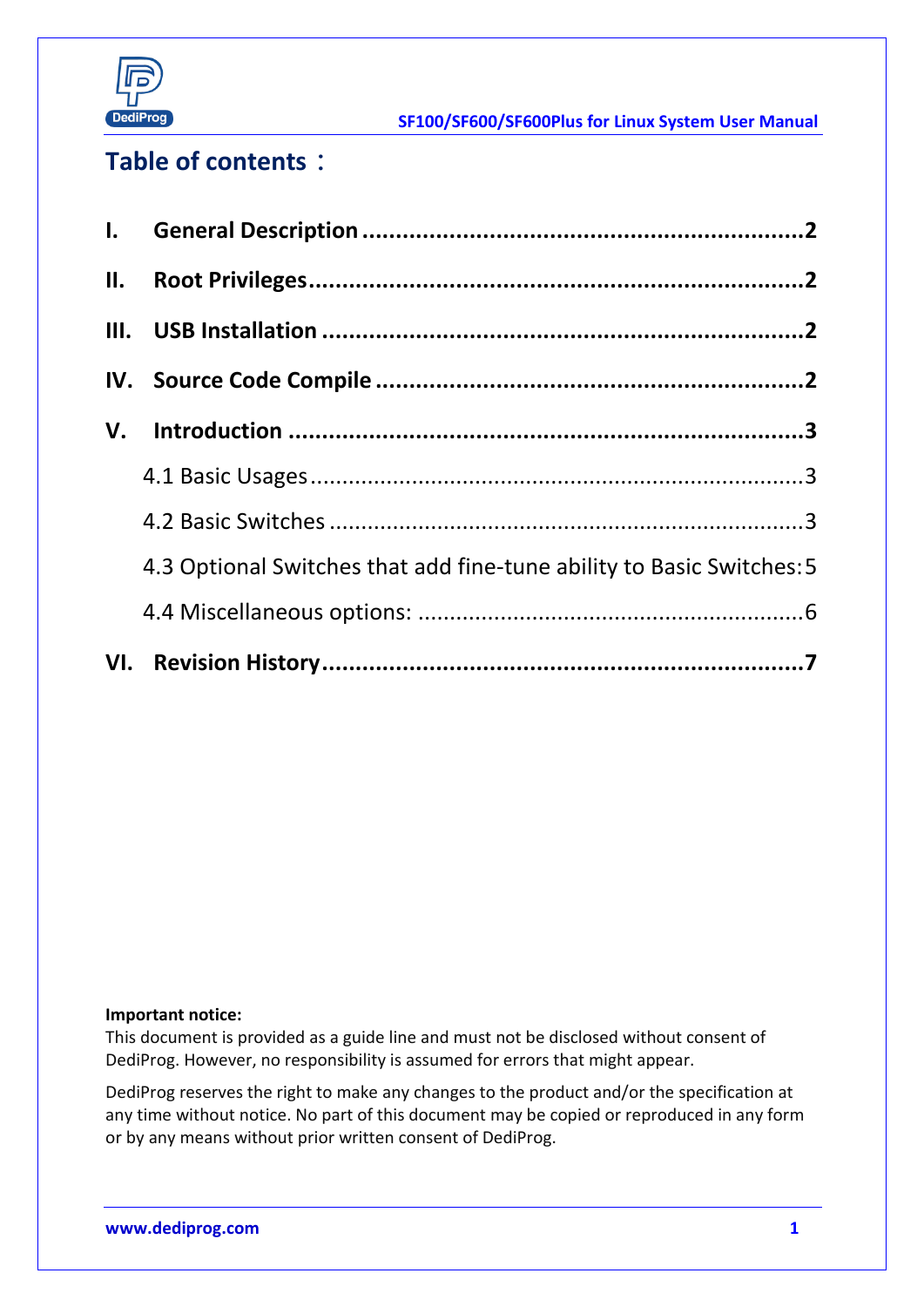

# <span id="page-2-0"></span>**I. General Description**

DediProg have developed command line interface (DpCmd) especially for Linux operating system, which provide various command for the user's programming needs. This allows the user to have more flexibility in developing own software to call "DpCmd" thus add convenient IC programming.

# <span id="page-2-1"></span>**II. Root Privileges**

Root rights is required before each execution of "DpCmd", so DediProg has provided a script (setup udev.sh) which the user needs to execute as Root before executing the "DpCmd" for the first time, then "DpCmd" can be executed directly.

### <span id="page-2-2"></span>**III.USB Installation**

Using Linux command to Installed USB driver.

Ubuntu: sudo apt-get install libusb-dev Fedora/Centos: sudo yum install libusb-devel.

# <span id="page-2-3"></span>**IV. Source Code Compile**

Download SF100Linux source code from **<https://github.com/DediProgSW/SF100Linux>**, and to compile code by "make". DpCmd execution file will be released.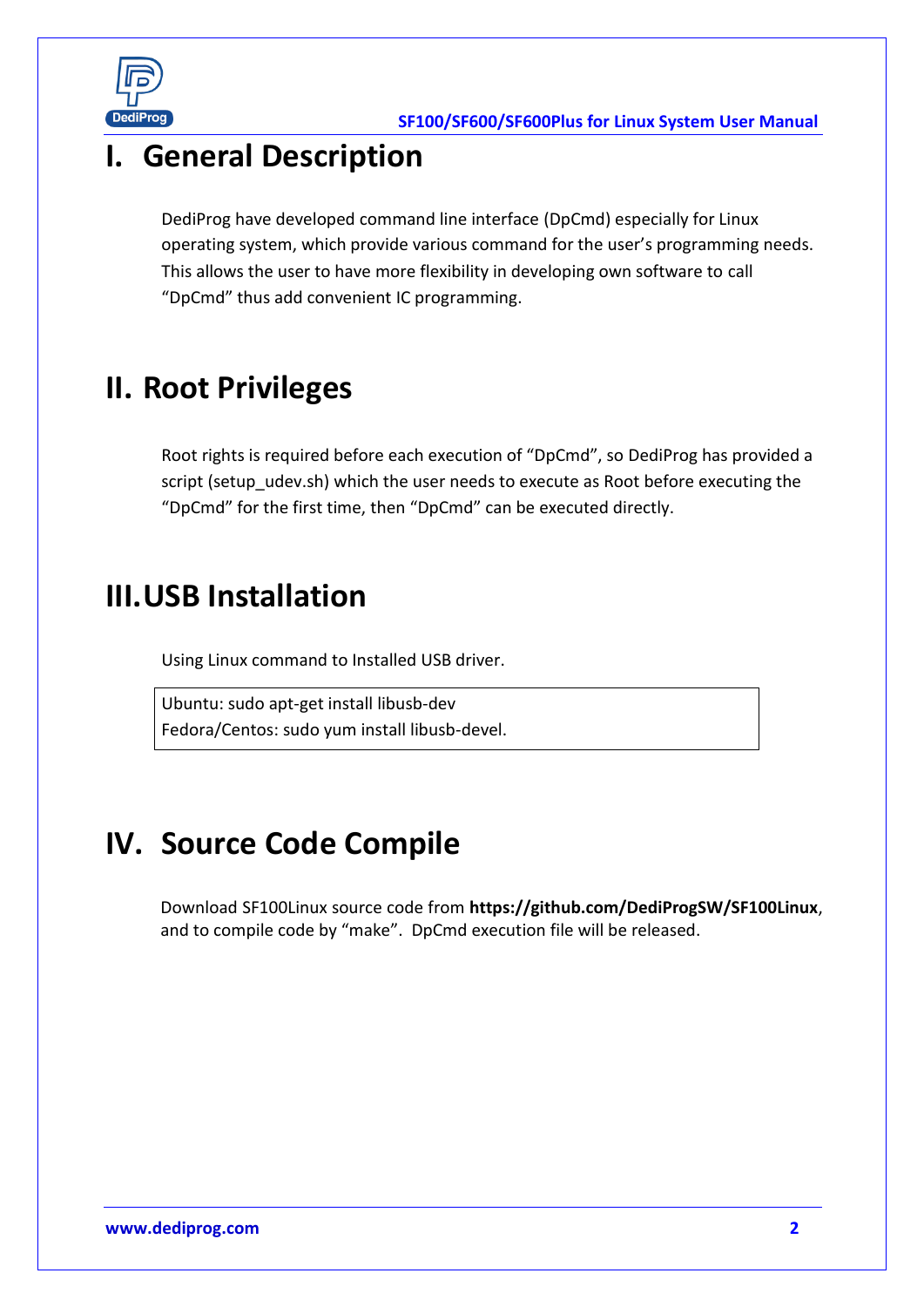

# <span id="page-3-0"></span>**V. Introduction**

#### <span id="page-3-1"></span>**4.1 Basic Usages**

1. dpcmd –r "f:\file.bin", reads the chip and save it into a file "file.bin" in Partition f

2. dpcmd –r STDOUT –a 0x100 -l 0x23, reads 0x23 bytes starting from 0x100 and display it on the screen

3. dpcmd –u f:\file.bin,

erases and then program file.bin in Partition f into the serial flash

4. dpcmd –p f:\file.bin –a 0x100,

writes file.bin in Partition f into the serial flash starting from address 0x100

5. dpcmd –p f:\file.bin –x 0xaa,

programs file.bin in Partition f into the serial flash and fill the rest area with 0xaa

**Remarks:** -a, -l only works with -p, -r, -s

**Remarks:** -x only works with -p

**Remarks:** space is not needed between the switches parameters. E.g. dpcmd -uf:\file.bin

#### <span id="page-3-2"></span>**4.2 Basic Switches**

| $-?$ [ $-$ help ]                  | show this help message                                                                                                                                                                                                         |
|------------------------------------|--------------------------------------------------------------------------------------------------------------------------------------------------------------------------------------------------------------------------------|
| --list                             | print supported chip list                                                                                                                                                                                                      |
| $-d$ $[-\text{detect}]$            | detect chip                                                                                                                                                                                                                    |
| $-b$ $[-$ blank]                   | blank check                                                                                                                                                                                                                    |
| $-e$ [ --erase ]                   | erase entire chip                                                                                                                                                                                                              |
| $-r$ $[-read]$ arg                 | read chip contents and save to a bin/hex/s19 file                                                                                                                                                                              |
| $-p$ $[-prog]$ arg                 | program chip without erase                                                                                                                                                                                                     |
| $-u$ $\left[ -a$ uto $\right]$ arg | automatically run the following sequence:<br>- Read the memory content<br>- Compare the memory content<br>- Erase only the sectors with some differences<br>- Program only the erased sectors with file data from<br>address 0 |
| -z [ --batch ] arg                 | automatically run the following sequence:<br>- check if the chip is blank or not;<br>- erase the entire chip(if not blank);<br>- program a whole file starting from address 0                                                  |
| -s [ --sum ]                       | display chip content checksum                                                                                                                                                                                                  |

**[www.dediprog.com](http://www.dediprog.com/) 3**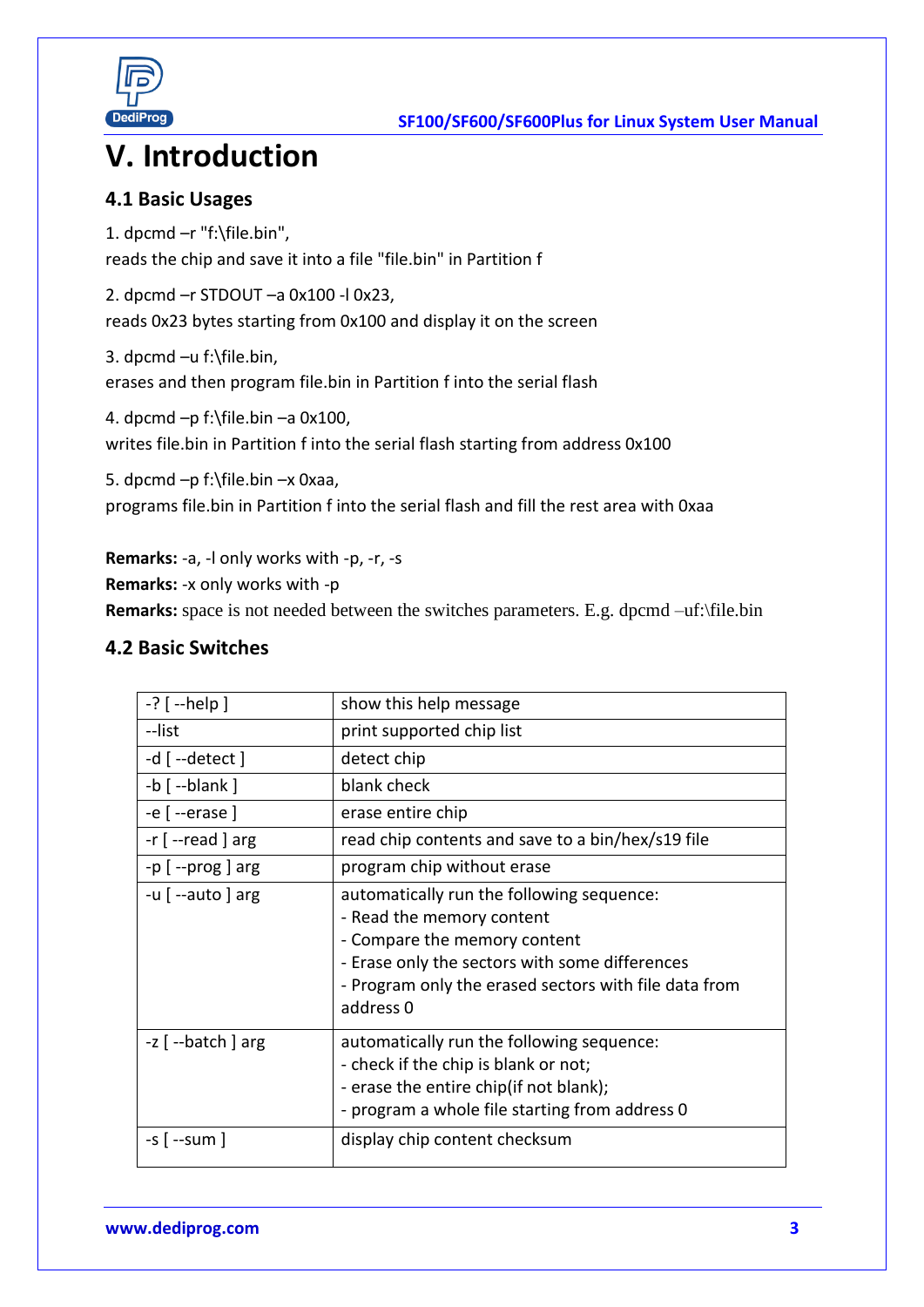

### **DediProg SF100/SF600/SF600Plus for Linux System User Manual**

| $-f$ $\left[-\frac{1}{2}f\right]$ arg | display the file checksum<br>- needs to work with a file                                                                                                                                                                                                                    |
|---------------------------------------|-----------------------------------------------------------------------------------------------------------------------------------------------------------------------------------------------------------------------------------------------------------------------------|
| --raw-instruction arg                 | issue raw serial flash instructions.<br>- needs to work with a file<br>issue raw serial flash instructions.<br>- use spaces(" ") to delimit bytes.<br>- instructions must be enclosed in double quotation<br>marks("")<br>Example:<br>dpcmd --raw-instruction "03 FF 00 12" |
| --raw-require-return<br>arg<br>$(=0)$ | decimal bytes of result to return in decimal after<br>issuing raw instructions.<br>- used along with --raw-instruction only.<br>Example:<br>dpcmd --raw-instruction "03 FF 00 12" --raw-require-<br>return                                                                  |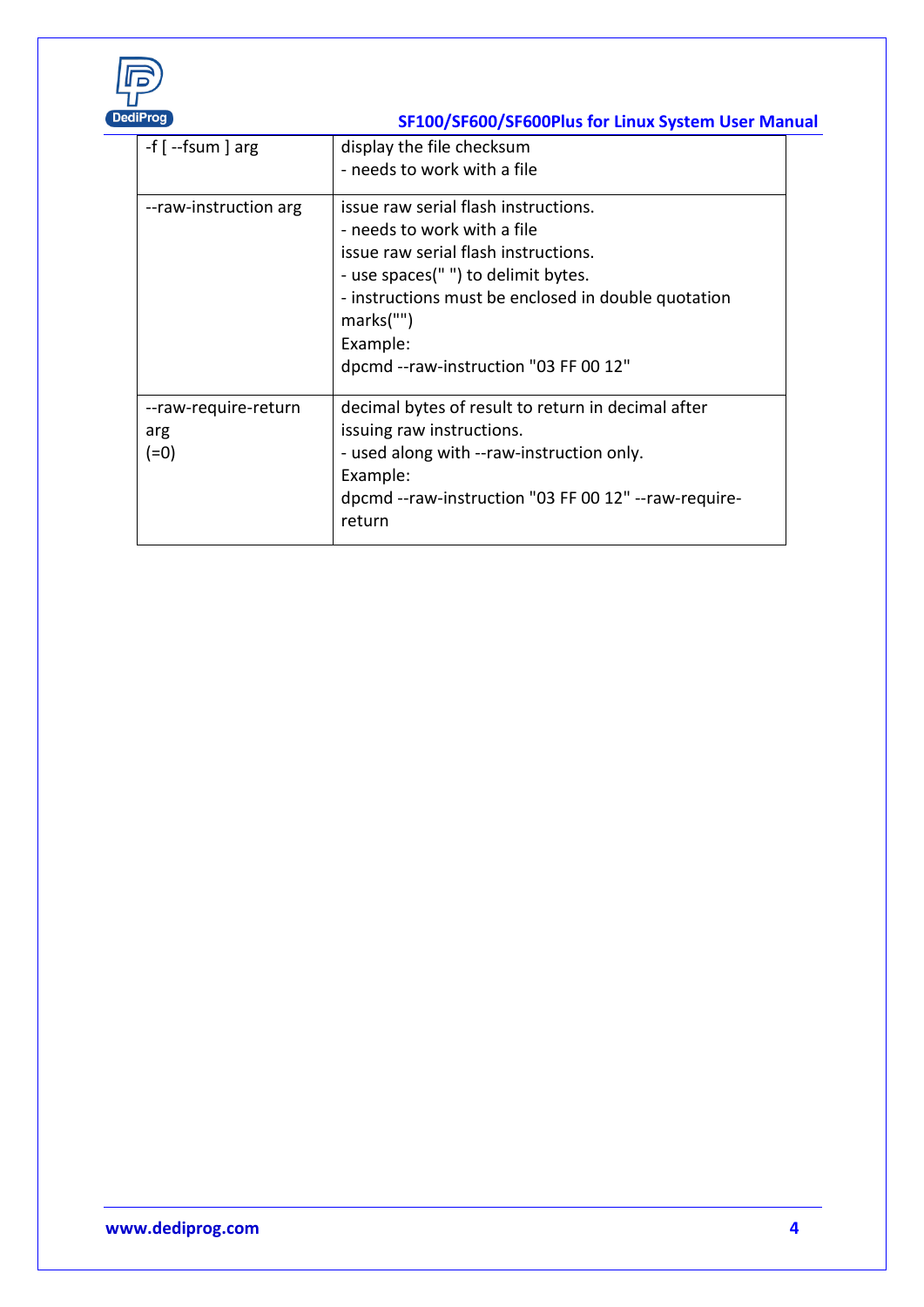

### **SF100/SF600/SF600Plus for Linux System User Manual**

### <span id="page-5-0"></span>**4.3 Optional Switches that add fine-tune ability to Basic Switches:**

| $-a$ $\lceil -a$ ddr $\rceil$ arg | hexadecimal starting address hexadecimal<br>(e.g. 0x1000),<br>- works with --prog/read/sum/auto only<br>- defaults to 0, if omitted. |
|-----------------------------------|--------------------------------------------------------------------------------------------------------------------------------------|
| $-1$ $[-length]$ arg              | hexadecimal length to read/program in bytes,<br>- works with --prog/read/sum/auto only<br>- defaults to whole file if omitted        |
| $-v$ [ --verify ]                 | verify checksum file and chip<br>- works with --prog/auto only                                                                       |
| $-x$ [ --fill ] arg (=FF)         | fill spare space with an hex value(e.g.FF),<br>- works with --prog, --auto only                                                      |
| --type arg                        | Specify a type to override auto detection<br>- use --list arguement to look up supported type.                                       |
| --lock-start arg                  | hexadecimal starting address(e.g. 0x1000),<br>- works with --prog/read/sum/auto only<br>- defaults to 0, if omitted.                 |
| --lock-length arg                 | hexadecimal length of area that will be kept unchanged<br>while updating<br>- used along with --auto only.                           |
| --blink arg                       | - 1: Blink the programmer connected to USB1 3 times.                                                                                 |
| --list-device-id arg              | -1: Prompt the device ID of programmer connected to<br>USB1.                                                                         |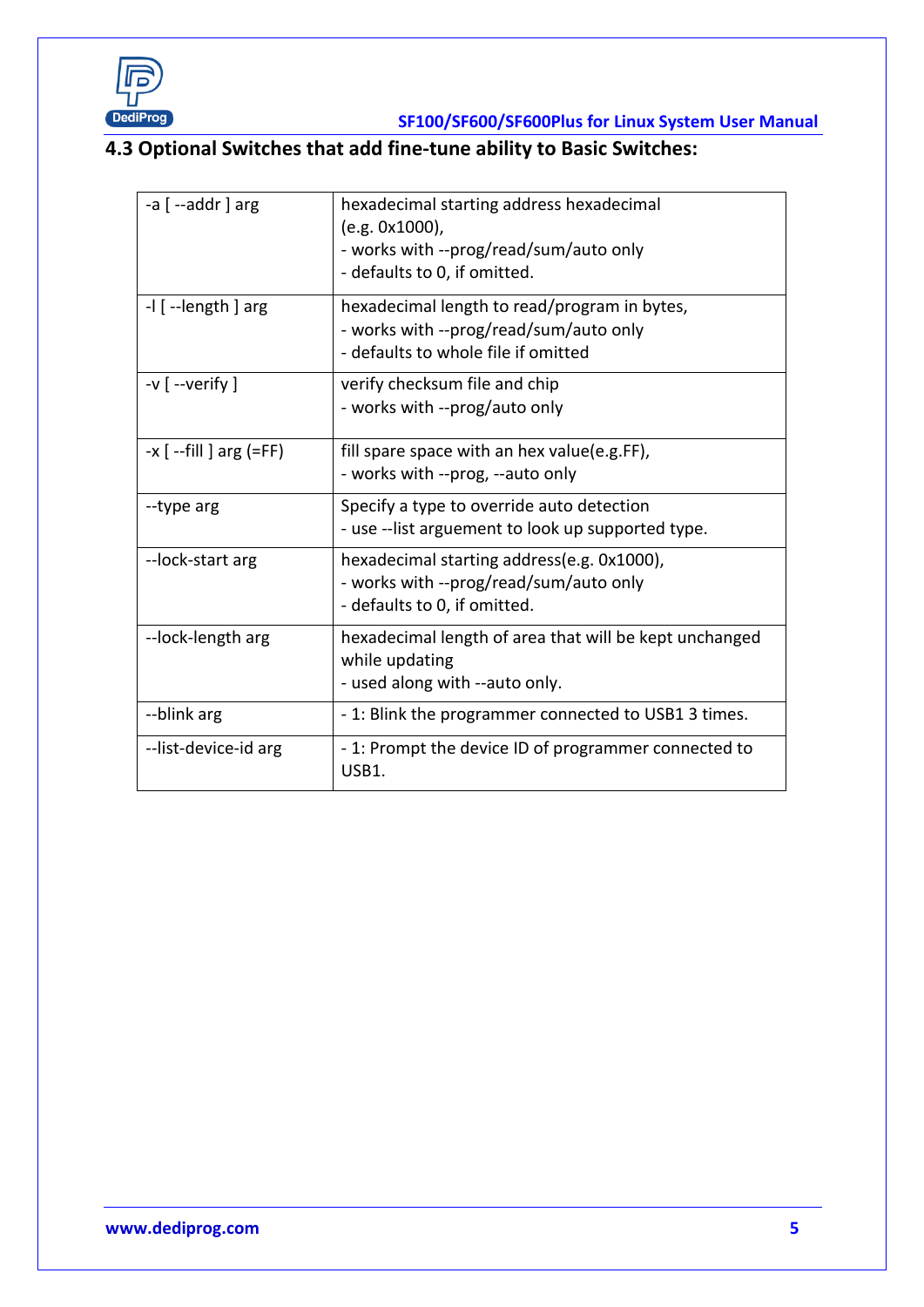

### <span id="page-6-0"></span>**4.4 Miscellaneous options:**

**Note:** The programming operation always uses the default value for command. If users want to use other setting, must add the wanted option to every command.

| -t [ --timeout ] arg<br>$(=300)$ | Timeout value in seconds                                                                                                                                                                           |
|----------------------------------|----------------------------------------------------------------------------------------------------------------------------------------------------------------------------------------------------|
| $-g$ $[-t$ arget $]$ arg $(=1)$  | <b>Target Options</b><br>Available values:<br>1, Chip 1(Default)<br>2, Chip 2<br>3, Socket<br>0, reference card                                                                                    |
| $-$ vcc arg $(=0)$               | specify vcc<br>0, 3.5V(Default)<br>1, 2.5V<br>2, 1.8V<br>1800 ~ 3800, 1.8 ~ 3.8V (minimum step 100mV) (For<br>SF600/SF600Plus only)                                                                |
| $-vpp$                           | apply vpp when the memory chip supports it<br>- work with --prog and --erase.                                                                                                                      |
| --log arg                        | Record the operation result in given/appointed .txt file<br>Example:<br>./dpcmd --log /tmp/log.txt<br>Note: If user didn't use this command, the operation<br>result will be recorded in "log.txt" |
| $-i$ [ $-$ silent ]              | supress the display of real-time timer counting<br>- used when integrating with 3rd-party tools(e.g. IDE)                                                                                          |
| $-$ spi-clk arg $(=2)$           | specify SPI clock:<br>2, 12 MHz(Default)<br>0, 24 MHz<br>1, 8 MHz<br>3, 3 MHz<br>4, 2.18 MHz<br>5, 1.5 MHz<br>6,750 KHz<br>7,375 KHz                                                               |
| $-set$ -io1 arg $(=0)$           | specify Level of IO1(SF100) or GPIO1(SF600/SF600Plus):<br>0, Low(Default)<br>1, High                                                                                                               |
| $-set-io4$ arg $(=1)$            | specify Level of IO4(SF100) or GPIO2(SF600/SF600Plus):<br>0, Low<br>1, High(Default)                                                                                                               |